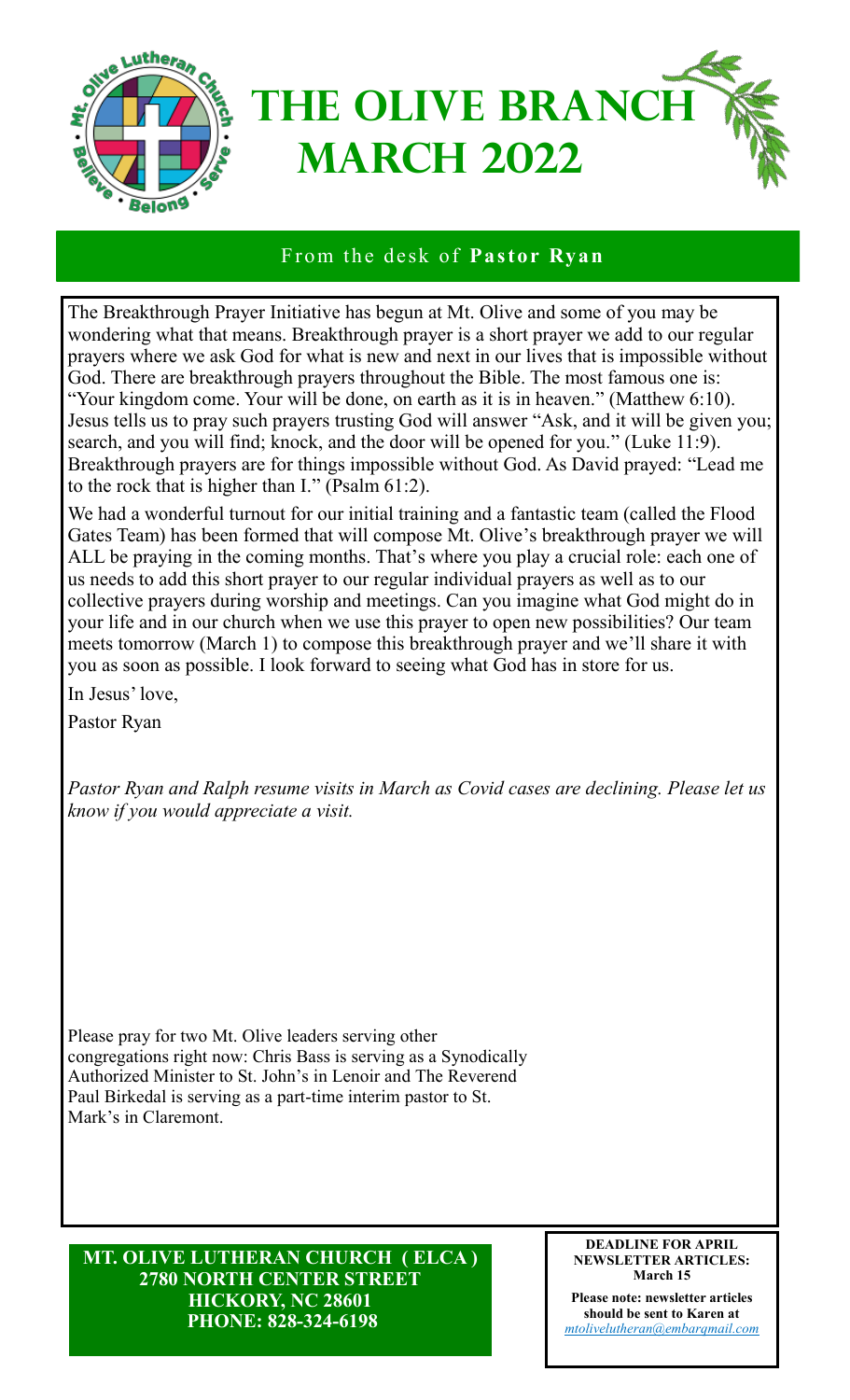

# **How to Worship from Home**

**If you don't have internet access:** Mt. Olive is currently holding 8:30 a.m. and 10:45 a.m. in-person services each week. Communion is offered weekly. In addition to Mt. Olive's worship offerings, the NC Synod has coordinated a shared worship experience you can access via your telephone. To listen to Worship anytime, call toll-free: 833-924-1988. Press 1 to hear the full worship. Press 2 to hear only the sermon. Press 3 to hear only the prayers.

**If you have internet access, but not a Facebook account:** All of the above worship options are available to you. We are also offering an online interactive worship from 10:00-10:30 a.m. Also, even without a Facebook account, you can watch Mt. Olive worship live on our Facebook Business Page by searching for "Mt. Olive Lutheran Church, Hickory, NC – ELCA." Without a Facebook account you cannot leave comments. You can also watch the NC Synod's worship online at [www.facebook.com/NCSynod/](http://www.facebook.com/NCSynod/)

**If you have internet access and a Facebook account:** All of the above worship options are available to you. In addition, you can comment and interact in real time during live worship on Facebook and join the "Mt. Olive Lutheran – Hickory" Facebook Group.

# **Worship News**

God is calling you. Six people in the Bible hear God's call and every one of them responds exactly the same: "Here I am." What came next changed their lives forever. Just like them, God is busy working in our lives and invites us to join that work. Throughout Lent, we'll hear these stories and prepare ourselves to be ready with the same answer to God's invitation: "Here I am."



Each week we'll hear:

- March 6 Abraham's "Here I am": How prayer opens new possibilities
- March 13 Jacob's "Here I am": How we're able to respond to God's invitations
- March 20 Moses' "Here I am": How to get "unstuck"
- March 27 Samuel's "Here I am": Can we leave comfort zones behind?
- April 3 Isaiah's "Here I am": Finding purpose in life
- April 10 Ananias' "Here I am": A new lesson in love

### **Wednesday Night Lenten Prayer Vespers**

Can you think of a time in your life when prayer was more needed than right now? Wednesday nights at 6 p.m. throughout Lent we'll gather together in-person for prayer with a simple vespers service. Space will be made each week to submit your own cares and concerns.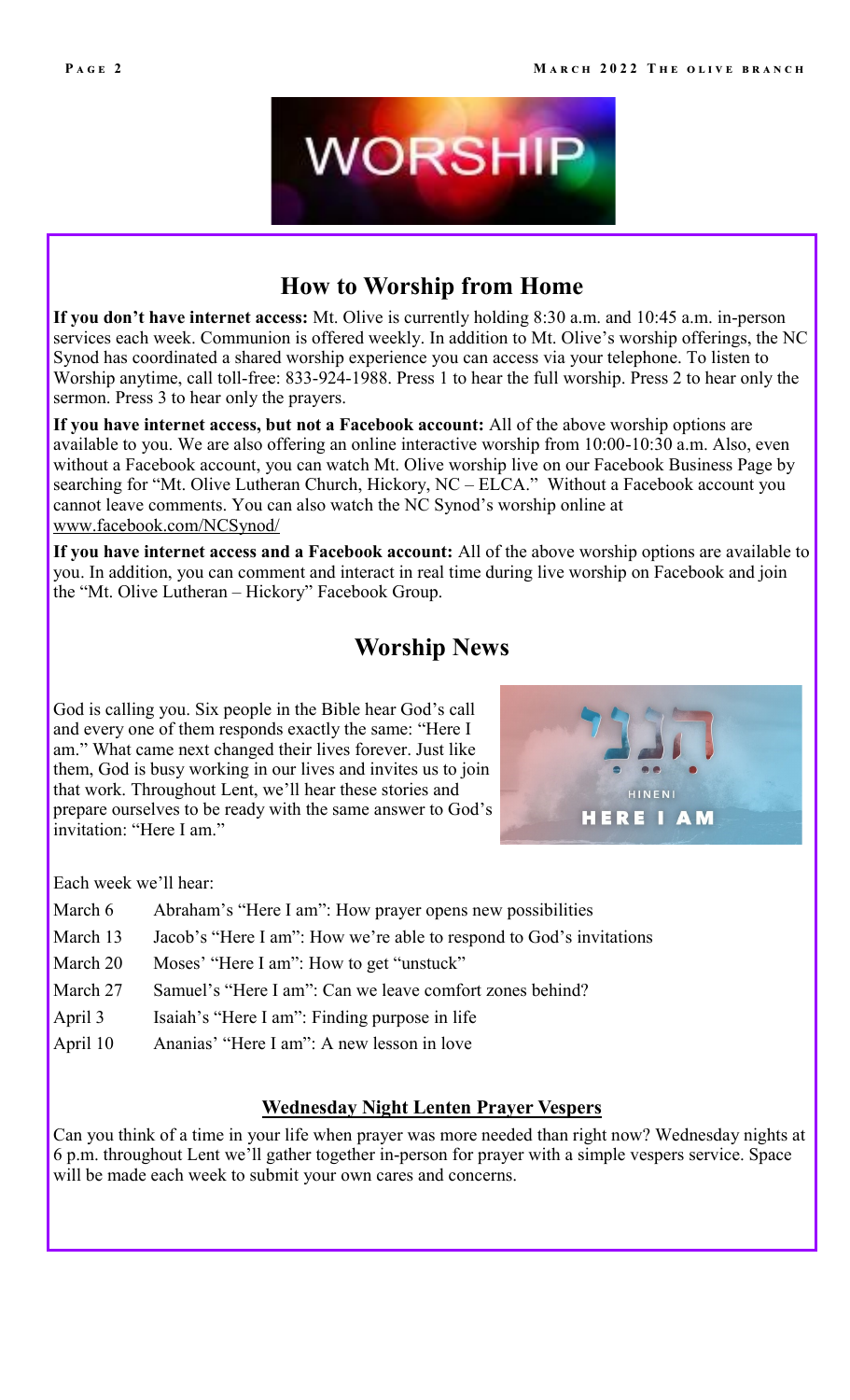## **March Music Rehearsals**

All are welcome!

Wednesdays 5:15– 5:45 PM Children's Music- Meets in education building Wednesdays 6:30- 7:00 PM Faith Out Loud (Sings at 8:30 Service) - Meets in Sanctuary Wednesdays 7:00- 8:00 PM Chancel Choir (Sings at 10:45 Service) - Meets in Olive Chapel

Sundays 5:30- 6:30 PM Handbells -Meets in Sanctuary

If you are interested in handbells, please contact me so I can plan music according to the number of ringers.

No experience is needed to participate in any of the musical ensembles. All you need to bring is yourself, and our purpose is to "Make a joyful noise unto the Lord." Please contact me if you have any questions at [mtoorganist@gmail.com](mailto:mtoorganist@gmail.com) or 828-850-1153.

Soli Deo Gloria,

Jenna



Due to our Thrivent Action Team grant and the generosity of Mt. Olive members, 100 Love Bags were delivered to the Hickory Soup Kitchen in time for Valentine's Day

Each bag contained a hat, 2 pairs of gloves, deodorant, lip balm, toothbrush with cap, socks, razor, crackers, cookies, and hard candy. The folks at the soup kitchen were very appreciative when we unloaded two cars full of Love Bags. Thank you Mt. Olive!



Thank you

You all are Amazing! Our guests are so fortunate to have your help. God bless you.

Thank you for the continued support.

Austin Pearce Hickory Soup Kitchen



- **1. What "work" was Jesus accused of doing on the Sabbath?**
- **2. To whom did Jesus say John 3:16 as recorded in the NT?**
- **3. What was the name of the first female Christian believer in Athens?**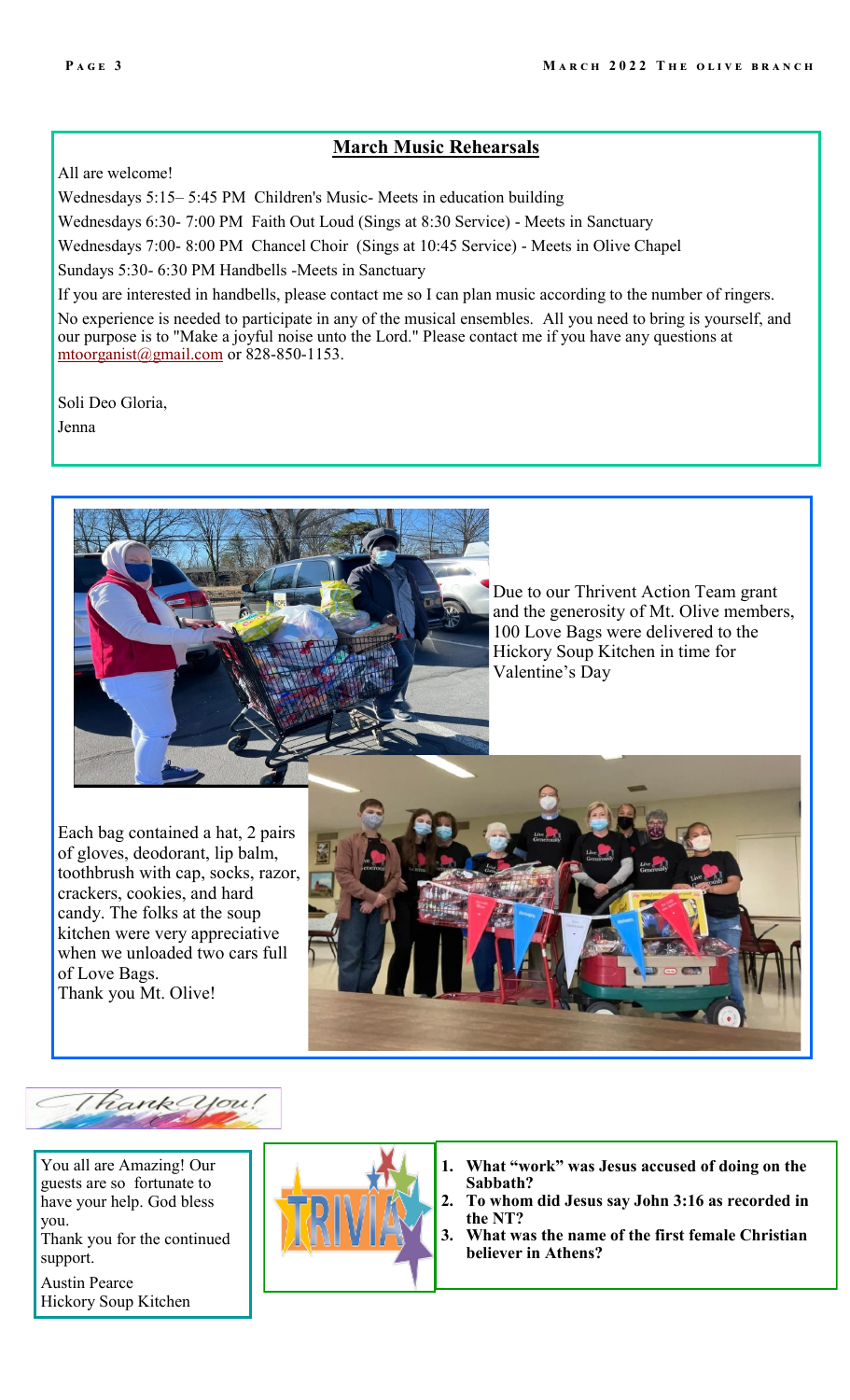#### **March Birthdays** Mar 1 Maleah Garner<br>Mar 3 Edna Punch Mar 3 Edna Punch<br>Mar 5 Elma Jean B Elma Jean Beatty Mar 6 Halee Davis Mar 9 Huitt Drum Mar 13 Jim Williams Mar 18 Marion Waldon Mar 19 Paul Birkedal Eric Griggs Samantha Seabock Mar 22 Mark Rauchfuss Mar 24 Katherine Tice Mar 28 Amanda Fu Amberly Horton Mar 29 Diane Rauchfuss **March Happenings at Mt. Olive Trivia Answer: 1. Healing (Matt 12:9-14) 2. Nicodemus (John 3:9, 16) 3. Damaris (Acts 17:34) Hickory Soup Kitchen** We will be assisting the Soup Kitchen on Monday, March 14. If you are interested in helping, contact Debbie Carmack. **Martha & Esther Circle** The Martha Circle will meet on Tuesday, March 1st at 11:00 a.m. in Heritage Hall. Esther Circle will meet on Thursday, March 3rd at 10:30 a.m. in Heritage Hall. **Youth News** Yes, we will host another Easter Egg-stravaganza this year! More details to come. **Altar Flowers for February \$53.50 made payable to Mt. Olive Lutheran** Mar. 6 Harry Heavner Mar. 13 Penny / Tim Lineberger Mar. 20 Frank / Rita Miller, Jane Miller Mar. 27 Mary Gregory **Adult Fellowship**

The Adult Fellowship will meet on Wednesday, March 16th at 10:30 a.m. in Heritage Hall. Adeliah Arndt will be reviewing the Christmas project from Pocahontas and after, we will discuss future plans for 2022.

# **Be the Light!!**

We want to thank each of you that have sent a pledge card or monetary donation in for this very important ministry. Thank you and God Bless!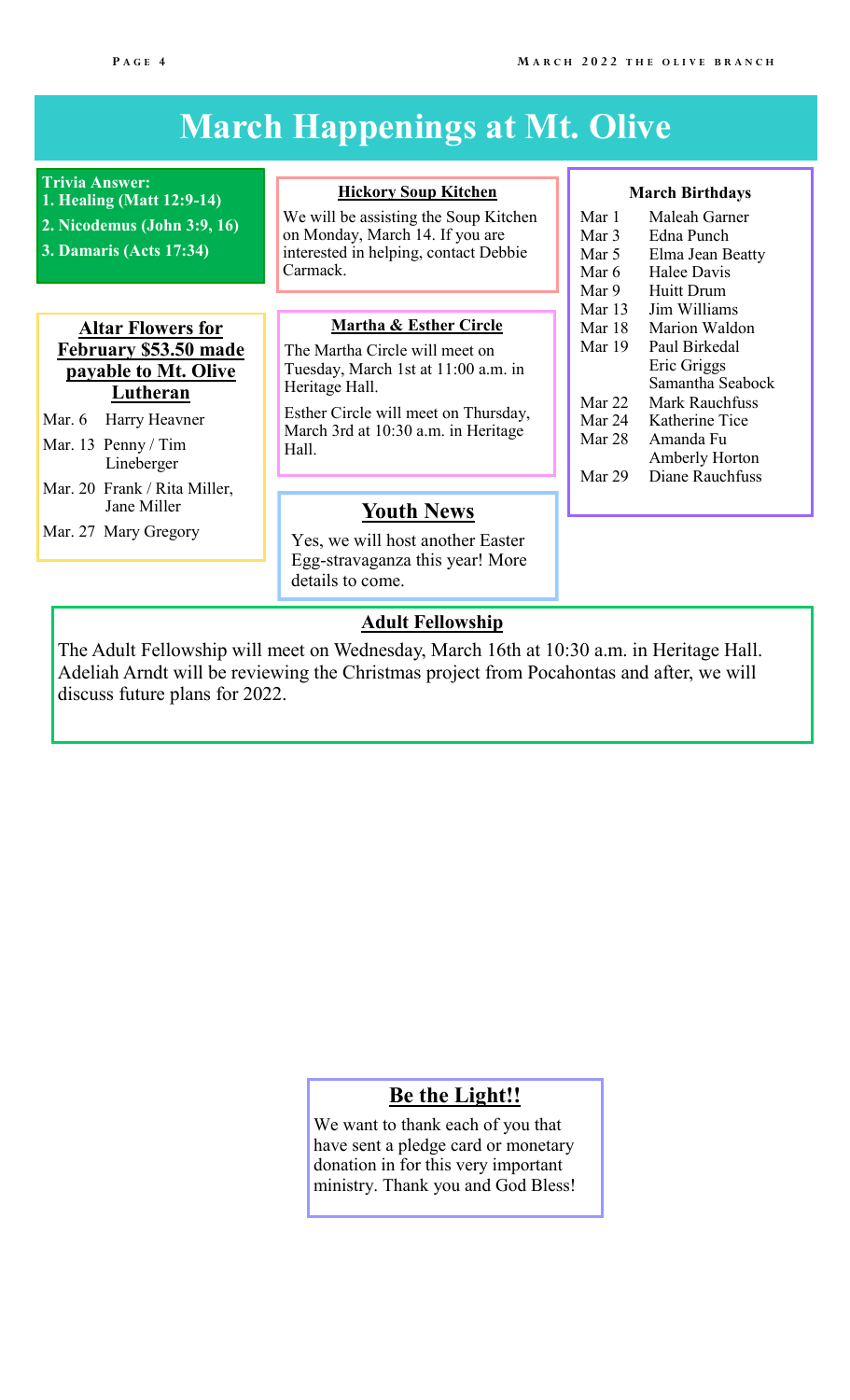| <b>Cash Basis:</b>                   | <b>Jan 30</b> | Feb 6      | <b>Feb 13</b> | <b>Feb 20</b> | <b>Feb 28</b> |
|--------------------------------------|---------------|------------|---------------|---------------|---------------|
|                                      |               |            |               |               |               |
| <b>Total General Offerings</b>       | \$6,672.33    | \$4,676.50 | \$8,644.00    | \$13,000.67   | \$3,287.83    |
| <b>Budgeted amount needed weekly</b> |               |            |               |               |               |
| <b>Designated Funds:</b>             |               |            |               |               |               |
| World Hunger                         | \$110.00      | \$220.00   |               | \$220.00      |               |
| Cemetery funds                       |               |            |               |               |               |
| Micah's Cupboard                     | \$500.00      | \$85.00    | \$640.30      | \$60.00       | \$200.00      |
| <b>Quilting Fund</b>                 |               |            |               |               |               |
| Pastor's discr fund                  |               |            |               |               |               |
| Hospitality                          |               |            |               |               |               |
| Evangelism/Outreach/School           | \$300.00      |            |               |               |               |
| Be the Light                         |               |            |               |               | \$1,500.00    |
| Youth fund                           | \$50.00       |            |               |               |               |
| Soup Kitchen                         |               | \$20.00    | \$175.00      |               | \$200.00      |
| <b>Operation Christmas Shoebox</b>   |               |            |               |               |               |
| <b>CCM</b>                           |               |            | \$175.00      |               | \$100.00      |
| Use of building                      |               |            |               |               |               |
| <b>TOTAL DESIGNATED FUNDS</b>        | \$960.00      | \$325.00   | \$990.30      | \$280.00      | \$2,000.00    |

| <b>Reserve - Repairs &amp; Maintenance</b> | \$165.00 | n/a | \$140.00 | \$100.00 | \$20.00 |
|--------------------------------------------|----------|-----|----------|----------|---------|

| <b>Financial Update at a glance:</b> | Jan.        | Feb         |
|--------------------------------------|-------------|-------------|
| Month to date giving                 | \$37,240.83 | \$29,609.00 |
| Monthly budgeted amount:             | \$32,000.00 | \$34,000.00 |

### JANUARY 2022 TREASURER'S REPORT

Total income for January 2022 was \$36,524, the budget amount was \$32,000, and January 2021 was \$35,325. Total expenses were \$32,386 compared with a budget amount of \$33,195. For the month, income exceeded expenses by \$4,138.

Gerald Burke Treasurer

# **OFFER INGS**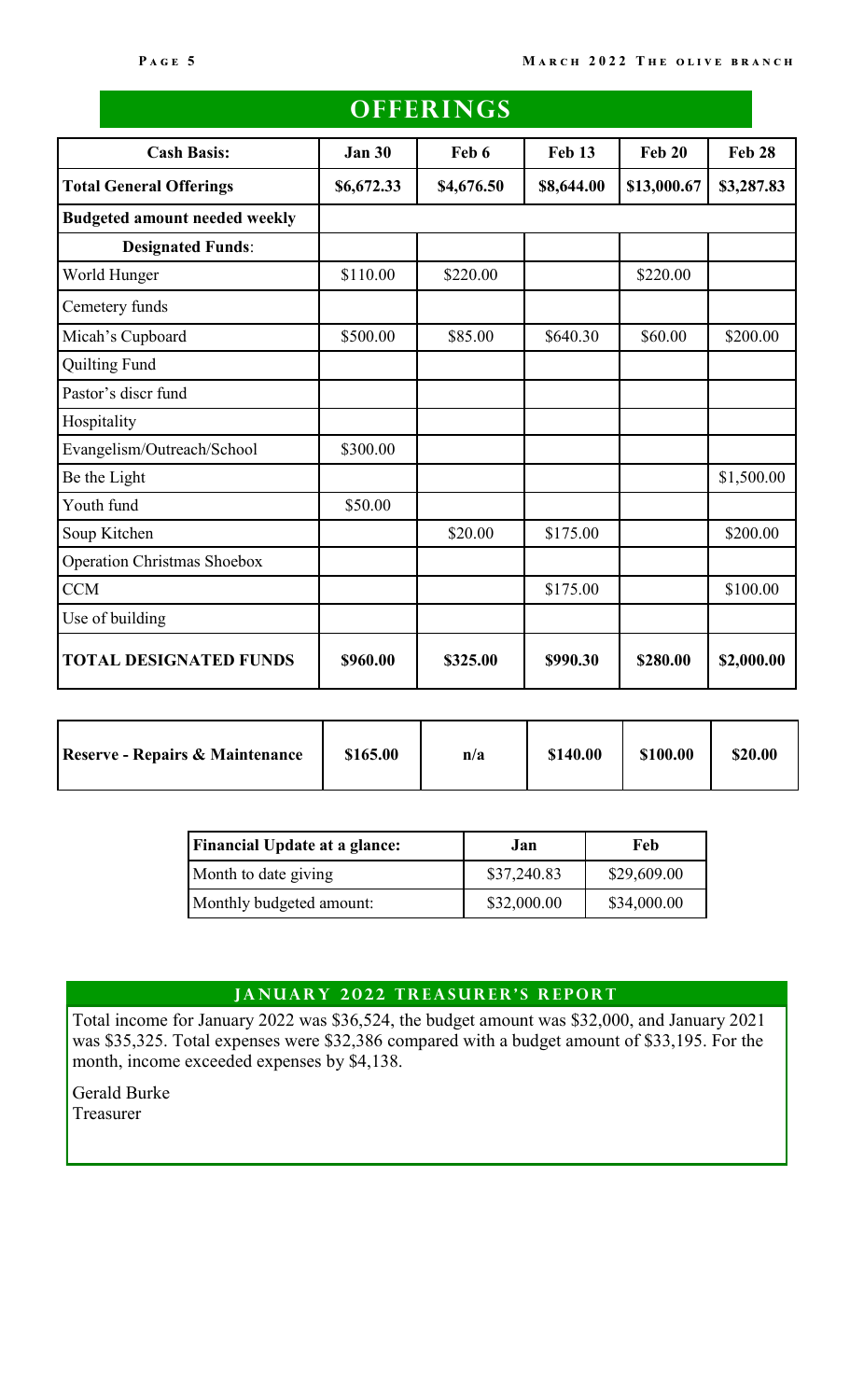| <b>MONTH OF MARCH</b>         |                                              |                        |  |
|-------------------------------|----------------------------------------------|------------------------|--|
| 8:30 Service                  | 3/6/2022                                     | <b>10:45 Service</b>   |  |
| <b>Chris Bass</b>             | <b>Communion Assistant and Cru-</b><br>cifer | Teresa Bazzle          |  |
| <b>Connie Burleson</b>        | <b>Acolyte</b>                               | Naomi East             |  |
| Roxy Poovey                   | Lay Lector                                   | <b>Paulette Church</b> |  |
| <b>Sylvia Price</b>           | <b>Greeter</b>                               | <b>Frances Hallman</b> |  |
| Herman Price / Kenny Morrison | <b>Ushers</b>                                | Bryna Frye Chris Frye  |  |
|                               |                                              |                        |  |

| 8:30 Service               | 3/13/2022                                    | <b>10:45 Service</b>               |  |
|----------------------------|----------------------------------------------|------------------------------------|--|
| Eric Griggs                | <b>Communion Assistant and Cru-</b><br>cifer | <b>Libby Garner</b>                |  |
| <b>Shirley Griggs</b>      | <b>Acolyte</b>                               | <b>Maleah Garner</b>               |  |
| <b>Connie Burleson</b>     | Lay Lector                                   | Kate Rhea                          |  |
| <b>Pat Neill</b>           | <b>Greeter</b>                               | <b>Kathy Starr</b>                 |  |
| Dennis Anthony John Hegert | <b>Ushers</b>                                | Craig Garner Penny Line-<br>berger |  |
|                            |                                              |                                    |  |

| 8:30 Service                     | 3/20/2022                                    | 10:45 Service              |  |
|----------------------------------|----------------------------------------------|----------------------------|--|
| <b>Connie Burleson</b>           | <b>Communion Assistant and Cru-</b><br>cifer | <b>Paulette Church</b>     |  |
| <b>Chris Bass</b>                | <b>Acolyte</b>                               | Jane Spaugh                |  |
| <b>Mickey Barnett</b>            | Lay Lector                                   | Amy Hollar                 |  |
| <b>Amy Cook</b>                  | <b>Greeter</b>                               | Naomi East                 |  |
| Rick Carmack Debbie Car-<br>mack | <b>Ushers</b>                                | Gerald Burke Teresa Bazzle |  |
|                                  |                                              |                            |  |

| 8:30 Service                       | 3/27/2022                                    | <b>10:45 Service</b>    |  |
|------------------------------------|----------------------------------------------|-------------------------|--|
| <b>Mickey Barnett</b>              | <b>Communion Assistant and Cru-</b><br>cifer | Penny Lineberger        |  |
| Eric Griggs                        | <b>Acolyte</b>                               | <b>Preston Taylor</b>   |  |
| <b>Chris Bass</b>                  | Lay Lector                                   | <b>Geoff Yount</b>      |  |
| <b>Rita Miller</b>                 | <b>Greeter</b>                               | Jane Spaugh             |  |
| <b>Bob Eliasson / Frank Miller</b> | <b>Ushers</b>                                | Barry Taylor Bryna Frye |  |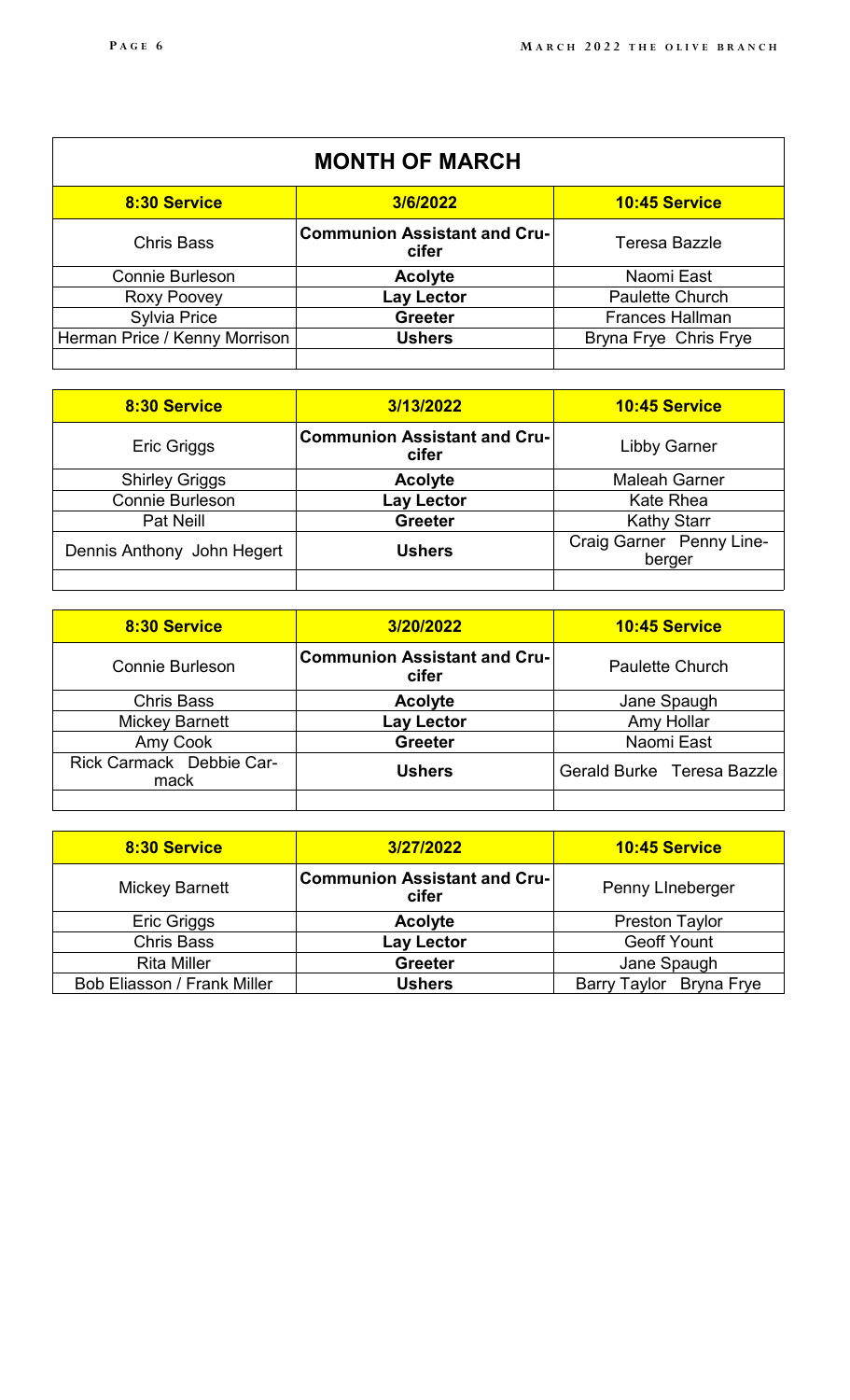

# **Mt. Olive Members in Assisted Living or Nursing Facilities: Heritage Care**

**Trinity Village, Springs Road:** Edna Punch Lyn Stilley Clyde & Sarah Hull Gwen Kingsley

John Beatty

**Brookdale Assisted Living Falling Creek** Carol Tawney

**[Catawba Valley Living at Rock Barn:](http://www.assistedliving.com/north-carolina/claremont/catawba-valley-living-at-rock-barn/)** Maxine Kirchin

> **Grace Ridge** Jennie Bost

**Kingston Residence:** Sylvia Whisnant

**We are proud** of our Mt. Olive members who are continuing their education post high school. **Please remember to keep them in your prayers.**

Emma Barger, Ben Bazzle, Brittany Collins, Matt Davis, Keely Horton, Whitney Horton, Daniel Richter, Kayla Seabock, Paige Shook, Jenna Waters, Katie Tice, Caleb Hedgepeth, Meadow Frye, Leaci Brice, Simon Frye.

#### **Prayer List for Members of Mt. Olive**

Esther Armstrong Margaret Barger Jennie Bost Chris Brookshire Brad, Meredith, and Owen Elder Nina Fullwood Mary Gregory Jeanette Huffman Linda Huffman Gwen Kingsley Terry Laxton K.C. Setzer Tom Rhea Jr. Tom East Van Seabock John Beatty Sarah Garren Taylor Michael Bock Loretta Stephenson Miya Teague Thelma Jarvis Georgia Collins Clyde & Sarah Hull Lynette Stilley Sylvia Whisnant

Chip Drum Karen Pruett Gail Welch Becky Psioda Wayne Hefner Rosa & Ronnie Owens Carolyn Sigmon Tony & Diane Shacklady Kathy Starr Jan Hefner Jerry Barger Carol Tawney Sonny Bolick Jimmy Seabock William Truett

#### **Our Family and Friends**

Wayne Austin, friend of Penny & Tim Lineberger Shirley Baker, friend of Kathy Starr Anne Barnes, friend of Susy Morrison Robert Beard, friend of Jimmy Seabock Margie Black, friend of Penny Lineberger David Bolick, friend of John & Kathie Hegert Barbara Boudreaux, daughter of McCrorie's Ed Byrd, friend of McCrorie's Janice Campbell, Will Truett's aunt Barbara Van Cleave, cousin of McCrorie's April Colbert, niece of Van & Debbie Seabock Frances Cranford, friend of Eva Helton Lisa Faulkner, McCrorie cousin Louise Foster, mother of Paulette Church Misti Fuller, granddaughter of Mary Gregory Deborah Gleaton, friend of Amanda Truett James & Cathy Grant, friend of Rick and Debbie Carmack Bobbie, Christopher, Jada, and Jason Halle David Harwood, friend of Hank & Bernice McCrorie Mary Howell, friend of Teresa Bazzle Michael Hutchinson, friend of McCrorie's Sue Johnson, friend of Pat Neill Sandy Kauk, friend of Chris & Brenda Bass Susan Kirkley, friend of McCrorie's Chelsea Larkin, friend of Josh & Courtney Goble Gregory Larochelle Lindsay Kate LeZotte, friend of Becky Anthony Tom McCarthy, brother-in-law of Ellis Bolick Olivia Mason, great niece of Teresa Bazzle Shelby Mason, niece of Teresa Bazzle Eric Nilsen, brother of Amy Whaley Laura Pardue, Jim William's sister Donna Parker, sister of Frances Hallman & Margaret Barger Lauren Parlier, Paul Rozzelle & Zeke, friend of Amy Whaley Randall Parsons-friend of Tom & Kate Rhea Courtney Pearce, granddaughter of Sylvia Whisnant Richard Rhea, Tom Rhea's brother Jim Russell, friend of McCrorie's Alton Piester, brother of Elma Jean Beatty Terri Brown Robbins, friend of Tom & Kate Rhea Amanda Rogers, Jim William's sister Norene Setzer, Cindy Sullivan's mother Erica Sigmon, friend of Amanda Truett Courtney Spencer, daughter of Jane Kazelman Kristin Spencer, Marion Waldon's daughter Wade Spencer, Marion Waldon's son-in-law Janet & Buddy Spoon, friend of Carol Tawney Jim Starkey & family, friend of Eva Helton Jeff Stinson, friend of Van & Debbie Seabock Cindy Brittain-White & Abby Brittain-daughter in law of Kate Rhea and granddaughter Joan Whitt, friend of Jim & Sue Coble Ann Widner, friend of Lynn Seabock Chandler Williams, McCrorie friend Robert & Kaye Ullman-sister, brother-in-law of Nina Fullwood Raigen, brain surgery Tim & Erica, son of Carol Tawney